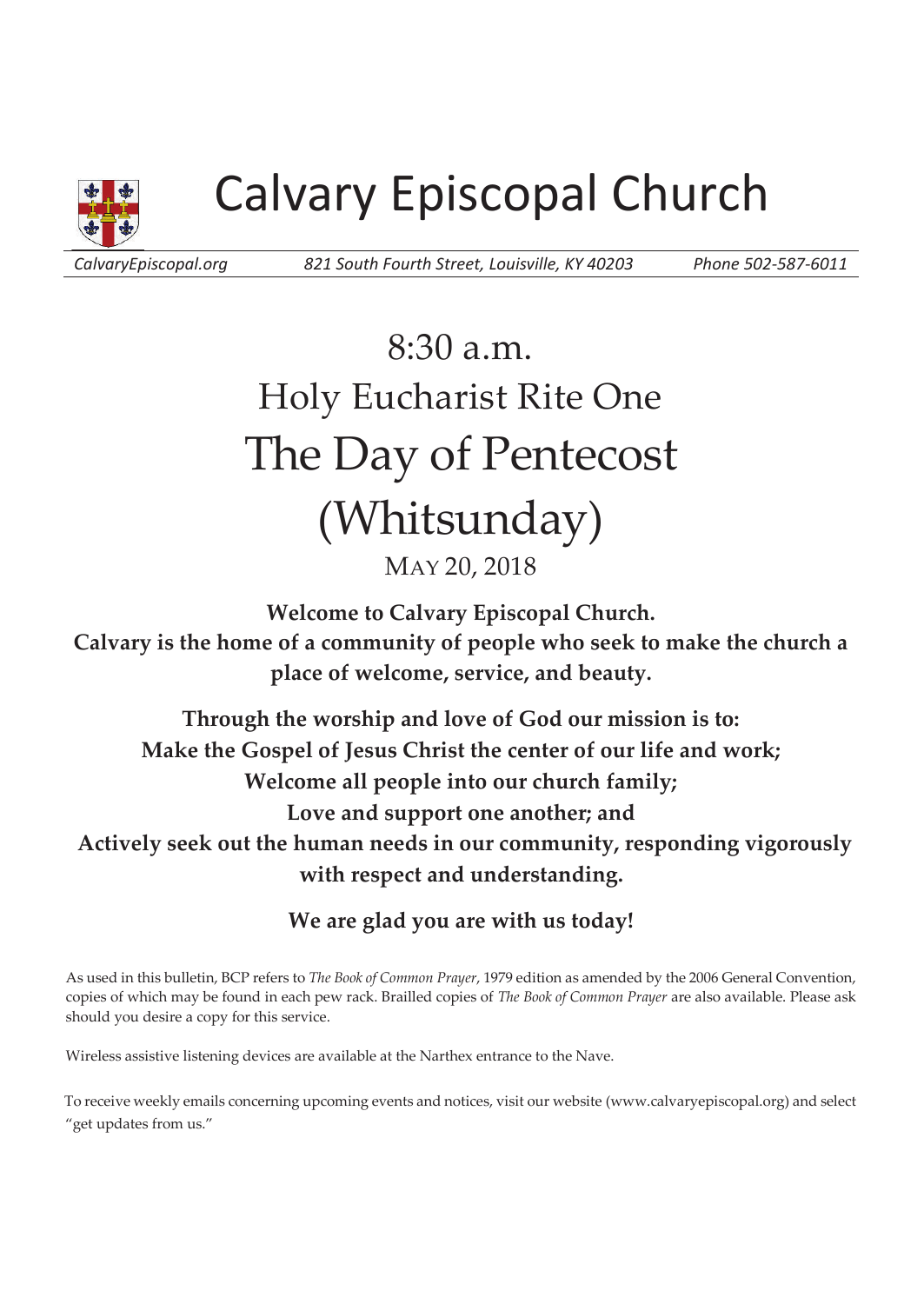#### **Prelude**

 *Komm, heiliger Geist, Herre Gott,* BuxWV 199 Dietrich Buxtehude (1637-1707)

*All standing, the Celebrant says* 

 Alleluia. Christ is risen. *People The Lord is risen indeed. Alleluia.* 

#### *The Celebrant continues*

Almighty God, unto whom all hearts are open, all desires known, and from whom no secrets are hid: Cleanse the thoughts of our hearts by the inspiration of thy Holy Spirit, that we may perfectly love thee, and worthily magnify thy holy Name; through Christ our Lord. *Amen*.

Hear what our Lord Jesus Christ saith: Thou shalt love the Lord thy God with all thy heart, and with all thy soul, and with all thy mind. This is the first and great commandment. And the second is like unto it: Thou shalt love thy neighbor as thyself. On these two commandments hang all the Law and the Prophets.

#### **Gloria in Excelsis** *BCP 324*

Glory be to God on high, and on earth peace, good will towards men. We praise thee, we bless thee, we worship thee, we glorify thee, we give thanks to thee for thy great glory, O Lord God, heavenly King, God the Father Almighty. O Lord, the only-begotten Son, Jesus Christ; O Lord God, Lamb of God, Son of the Father, that takest away the sins of the world, have mercy upon us. Thou that takest away the sins of the world, receive our prayer. Thou that sittest at the right hand of God the Father, have mercy upon us.

**The Word of God** *BCP 323*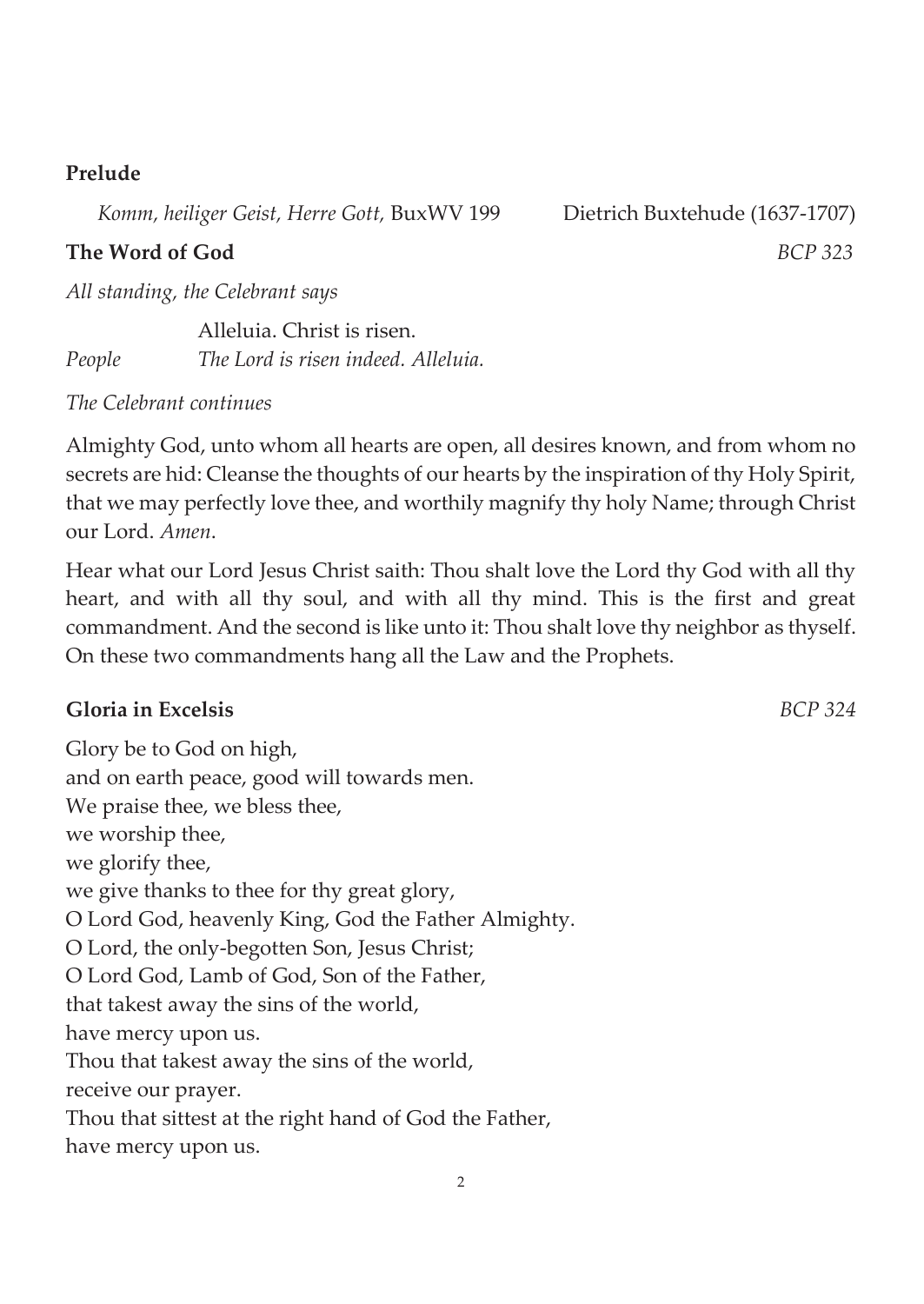3

For thou only art holy; thou only art the Lord; thou only, O Christ, with the Holy Ghost, art most high in the glory of God the Father. Amen.

### **The Collect of the Day** *BCP 175*

| Celebrant | The Lord be with you. |
|-----------|-----------------------|
| People    | And with thy spirit.  |
| Celebrant | Let us pray.          |

Almighty God, who on this day didst open the way of eternal life to every race and nation by the promised gift of thy Holy Spirit: Shed abroad this gift throughout the world by the preaching of the Gospel, that it may reach to the ends of the earth; through Jesus Christ our Lord, who liveth and reigneth with thee, in the unity of the same Spirit, one God, for ever and ever. *Amen*.

*Please be seated.* 

### **First Reading** Acts 2:1-21

A Reading from the book of the Acts of the Apostles.

When the day of Pentecost had come, the disciples were all together in one place. And suddenly from heaven there came a sound like the rush of a violent wind, and it filled the entire house where they were sitting. Divided tongues, as of fire, appeared among them, and a tongue rested on each of them. All of them were filled with the Holy Spirit and began to speak in other languages, as the Spirit gave them ability. Now there were devout Jews from every nation under heaven living in Jerusalem. And at this sound the crowd gathered and was bewildered, because each one heard them speaking in the native language of each. Amazed and astonished, they asked, "Are not all these who are speaking Galileans? And how is it that we hear, each of us, in our own native language? Parthians, Medes, Elamites, and residents of Mesopotamia, Judea and Cappadocia, Pontus and Asia, Phrygia and Pamphylia, Egypt and the parts of Libya belonging to Cyrene, and visitors from Rome, both Jews and proselytes, Cretans and Arabs-- in our own languages we hear them speaking about God's deeds of power." All were amazed and perplexed, saying to one another, "What does this mean?" But others sneered and said, "They are filled with new wine." But Peter, standing with the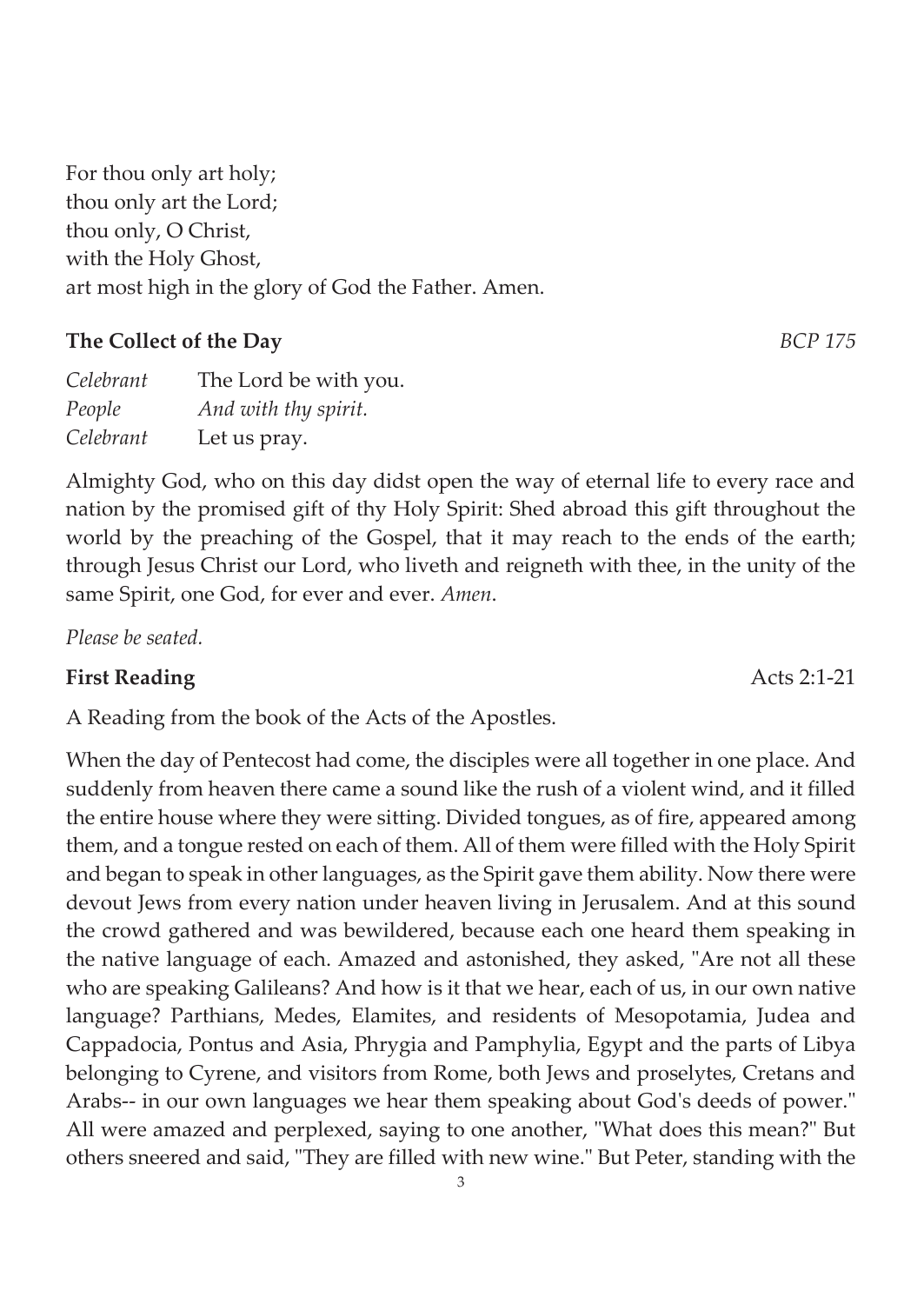eleven, raised his voice and addressed them, "Men of Judea and all who live in Jerusalem, let this be known to you, and listen to what I say. Indeed, these are not drunk, as you suppose, for it is only nine o'clock in the morning. No, this is what was spoken through the prophet Joel: `In the last days it will be, God declares, that I will pour out my Spirit upon all flesh, and your sons and your daughters shall prophesy, and your young men shall see visions, and your old men shall dream dreams. Even upon my slaves, both men and women, in those days I will pour out my Spirit; and they shall prophesy. And I will show portents in the heaven above and signs on the earth below, blood, and fire, and smoky mist. The sun shall be turned to darkness and the moon to blood, before the coming of the Lord's great and glorious day. Then everyone who calls on the name of the Lord shall be saved.' "

**Psalm 104:25-35, 37** *Benedic, anima mea BCP 735* 

*Reader* The Word of the Lord.

*People* Thanks be to God.

| <b>1 Samit 101.40-00, 07</b>                                                                                              | Deneare, annim mea                                        | DUI 700 |
|---------------------------------------------------------------------------------------------------------------------------|-----------------------------------------------------------|---------|
| 25 O LORD, how manifold are your works! *<br>in wisdom you have made them all;<br>the earth is full of your creatures.    |                                                           |         |
| 26 Yonder is the great and wide sea<br>with its living things too many to number, *<br>creatures both small and great.    |                                                           |         |
| 27 There move the ships,<br>and there is that Leviathan, *<br>which you have made for the sport of it.                    |                                                           |         |
| 28 All of them look to you *<br>to give them their food in due season.                                                    |                                                           |         |
| 29 You give it to them; they gather it; *                                                                                 | you open your hand, and they are filled with good things. |         |
| 30 You hide your face, and they are terrified; *<br>you take away their breath,<br>and they die and return to their dust. |                                                           |         |
| 31 You send forth your Spirit, and they are created; *<br>and so you renew the face of the earth.                         |                                                           |         |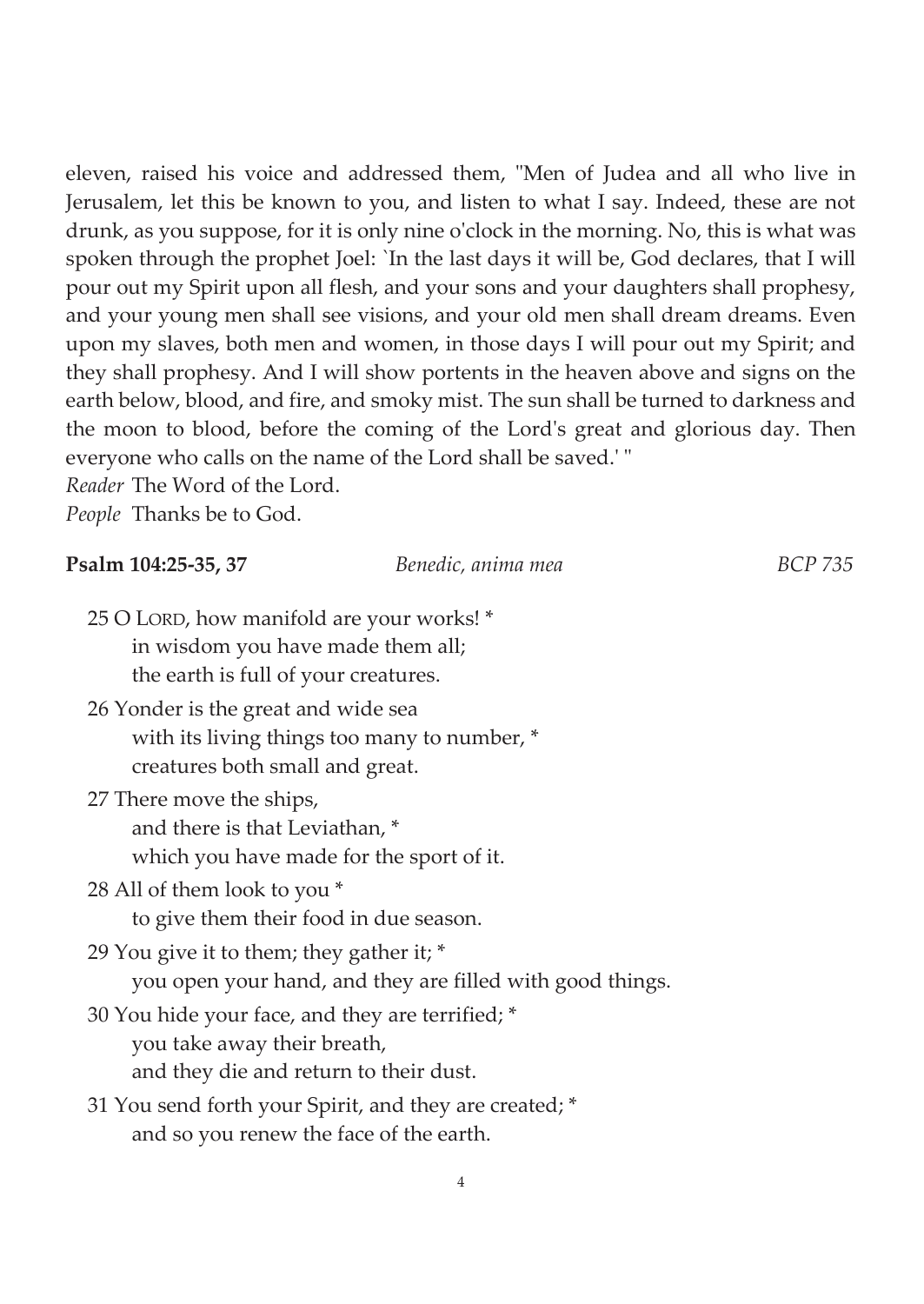32 May the glory of the LORD endure for ever; \* may the LORD rejoice in all his works. 33 He looks at the earth and it trembles; \* he touches the mountains and they smoke. 34 I will sing to the LORD as long as I live; \* I will praise my God while I have my being. 35 May these words of mine please him; \*

I will rejoice in the LORD.

37 Bless the LORD, O my soul. \* Hallelujah!

*Please stand.* 

*Gospeler* The Holy Gospel of our Lord Jesus Christ according to John. *People* Glory be to thee, O Lord.

Jesus said to his disciples, "When the Advocate comes, whom I will send to you from the Father, the Spirit of truth who comes from the Father, he will testify on my behalf. You also are to testify because you have been with me from the beginning. I did not say these things to you from the beginning, because I was with you. But now I am going to him who sent me; yet none of you asks me, 'Where are you going?' But because I have said these things to you, sorrow has filled your hearts. Nevertheless I tell you the truth: it is to your advantage that I go away, for if I do not go away, the Advocate will not come to you; but if I go, I will send him to you. And when he comes, he will prove the world wrong about sin and righteousness and judgment: about sin, because they do not believe in me; about righteousness, because I am going to the Father and you will see me no longer; about judgment, because the ruler of this world has been condemned. I still have many things to say to you, but you cannot bear them now. When the Spirit of truth comes, he will guide you into all the truth; for he will not speak on his own, but will speak whatever he hears, and he will declare to you the things that are to come. He will glorify me, because he will take what is mine and declare it to you. All that the Father has is mine. For this reason I said that he will take what is mine and declare it to you."

*Gospeler* The Gospel of the Lord. *People* Praise be to thee, O Christ.

**The Holy Gospel** John 15:26-27; 16:4b-15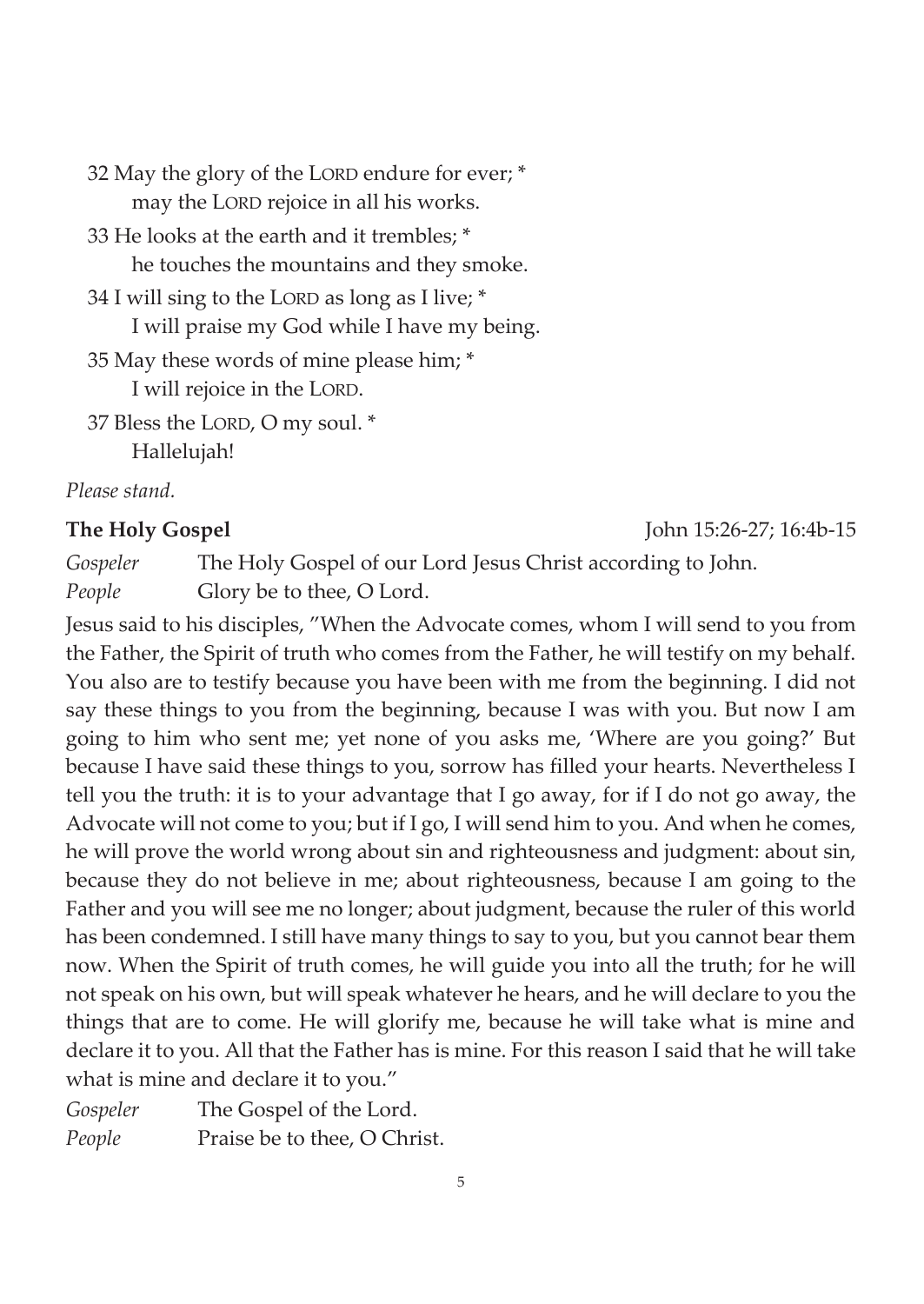**The Sermon** The Rev. John G. Allen, Jr.

**The Nicene Creed** *BCP 327 All stand.* 

I believe in one God, the Father Almighty, maker of heaven and earth, and of all things visible and invisible;

And in one Lord Jesus Christ, the only-begotten Son of God, begotten of his Father before all worlds, God of God, Light of Light, very God of very God, begotten, not made, being of one substance with the Father; by whom all things were made; who for us men and for our salvation came down from heaven, and was incarnate by the Holy Ghost of the Virgin Mary, and was made man; and was crucified also for us under Pontius Pilate; he suffered and was buried; and the third day he rose again according to the Scriptures, and ascended into heaven, and sitteth on the right hand of the Father; and he shall come again, with glory, to judge both the quick and the dead; whose kingdom shall have no end. And I believe in the Holy Ghost the Lord, and Giver of Life,

 who proceedeth from the Father and the Son; who with the Father and the Son together is worshiped and glorified; who spake by the Prophets. And I believe one holy Catholic and Apostolic Church;

6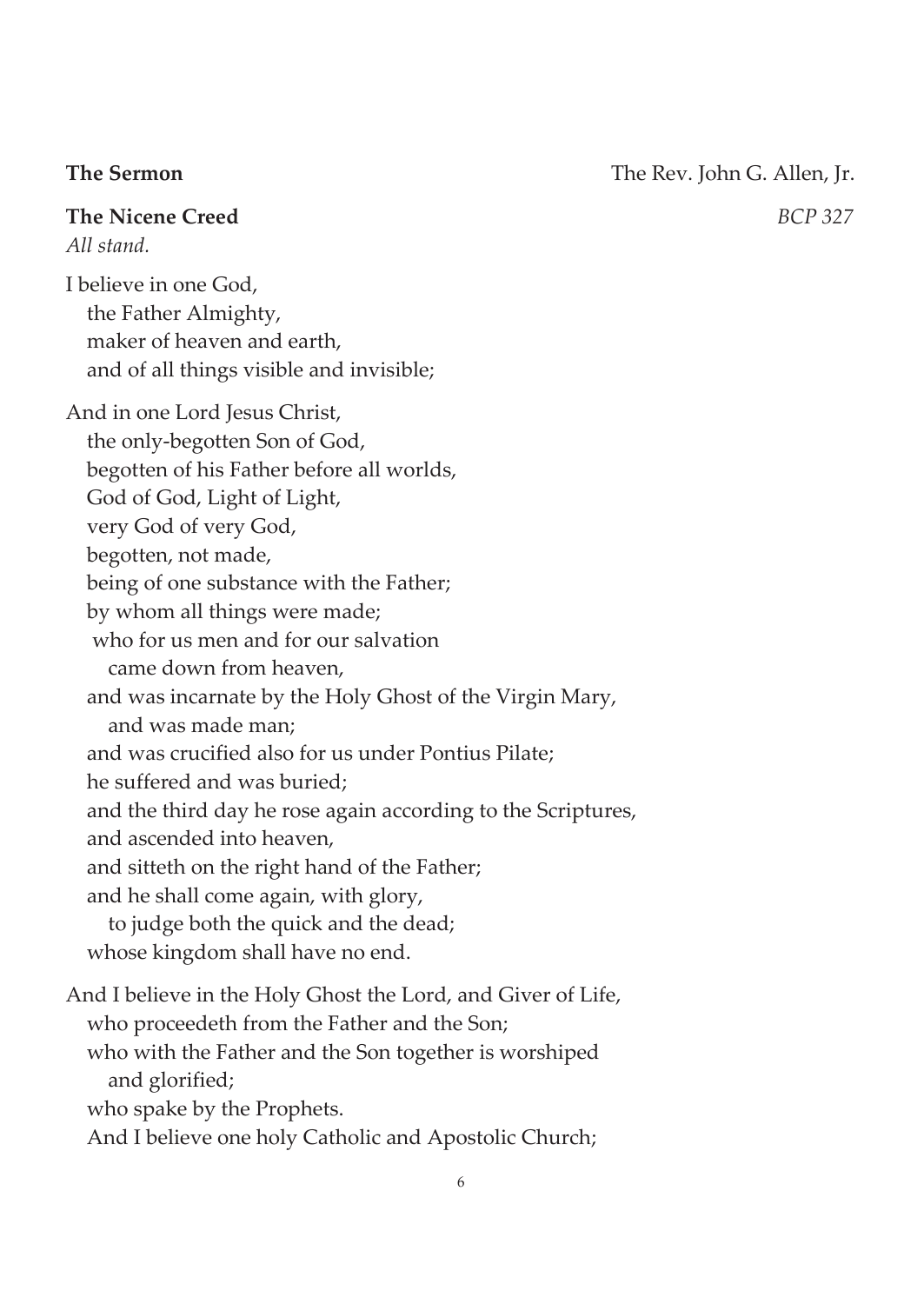I acknowledge one Baptism for the remission of sins; and I look for the resurrection of the dead, and the life of the world to come. Amen.

### **The Prayers of the People** *BCP 328*

*Please kneel as able.* 

Let us pray for the whole state of Christ's Church and the world.

Almighty and everliving God, who in thy holy Word hast taught us to make prayers, and supplications, and to give thanks for all men: Receive these our prayers which we offer unto thy divine Majesty, beseeching thee to inspire continually the Universal Church with the spirit of truth, unity, and concord.

We pray for the Diocese of Colorado, and for Trinity Church, Fulton. Grant that all those who do confess thy holy Name may agree in the truth of thy holy Word, and live in unity and godly love.

Give grace, O heavenly Father, to all bishops and other ministers, especially Justin, Archbishop of Canterbury; Michael, our Presiding Bishop; Terry, our Bishop; and John, our Priest; that they may, both by their life and doctrine, set forth thy true and lively Word, and rightly and duly administer thy holy Sacraments.

And to all thy people give thy heavenly grace, and especially to this congregation here present; that, with meek heart and due reverence, they may hear and receive thy holy Word, truly serving thee in holiness and righteousness all the days of their life.

We beseech thee also so to rule the hearts of those who bear the authority of government in this and every land, especially Donald, our President; Matthew and Eric, our Governors; and Greg, our Mayor; that they may be led to wise decisions and right actions for the welfare and peace of the world.

We commend to thy gracious care and keeping all the men and women of our armed forces at home and abroad. Defend them day by day with thy heavenly grace; and grant them a sense of thine abiding presence wherever they may be.

Open, O Lord, the eyes of all people to behold thy gracious hand in all thy works, that, rejoicing in thy whole creation, they may honor thee with their substance, and be faithful stewards of thy bounty.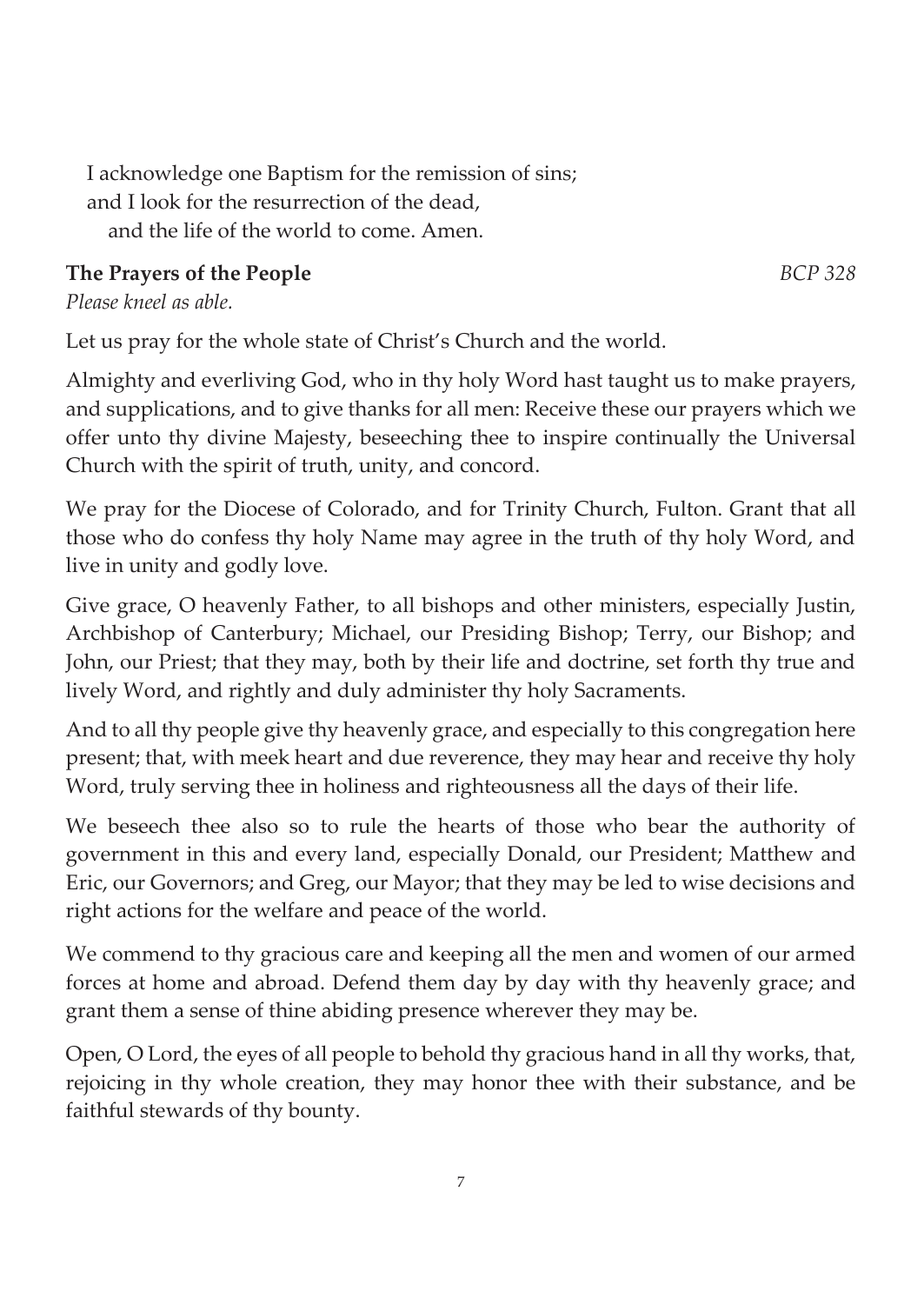And we most humbly beseech thee, of thy goodness, O Lord, to comfort and succor all Christians who suffer persecution; our guests of the food and clothing ministry; and Spencer, Marion, Harold, Shirley, Joan, Lynn, Ben, Marsha, Charlie, Lynne, Sandra, Anna, Sandy, Ted, Suzannah, Debbie, and all those who, in this transitory life, are in trouble, sorrow, need, sickness, or any other adversity.

And we also bless thy holy Name for all thy servants departed this life in thy faith and fear, beseeching thee to grant them continual growth in thy love and service; and to grant us grace so to follow the good examples of all thy saints, that with them we may be partakers of thy heavenly kingdom.

Grant these our prayers, O Father, for Jesus Christ's sake, our only Mediator and Advocate. *Amen.* 

#### *The Celebrant then says*

Let us humbly confess our sins unto Almighty God.

*Please kneel as able.* 

*Minister and People BCP 320* 

Almighty and most merciful Father, we have erred and strayed from thy ways like lost sheep, we have followed too much the devices and desires of our own hearts, we have offended against thy holy laws, we have left undone those things which we ought to have done, and we have done those things which we ought not to have done. But thou, O Lord, have mercy upon us, spare thou those who confess their faults, restore thou those who are penitent, according to thy promises declared unto mankind in Christ Jesus our Lord; and grant, O most merciful Father, for his sake, that we may hereafter live a godly, righteous, and sober life, to the glory of thy holy Name. Amen.

#### *The Priest stands and says*

The Almighty and merciful Lord grant you absolution and remission of all your sins, true repentance, amendment of life, and the grace and consolation of his Holy Spirit. *Amen*.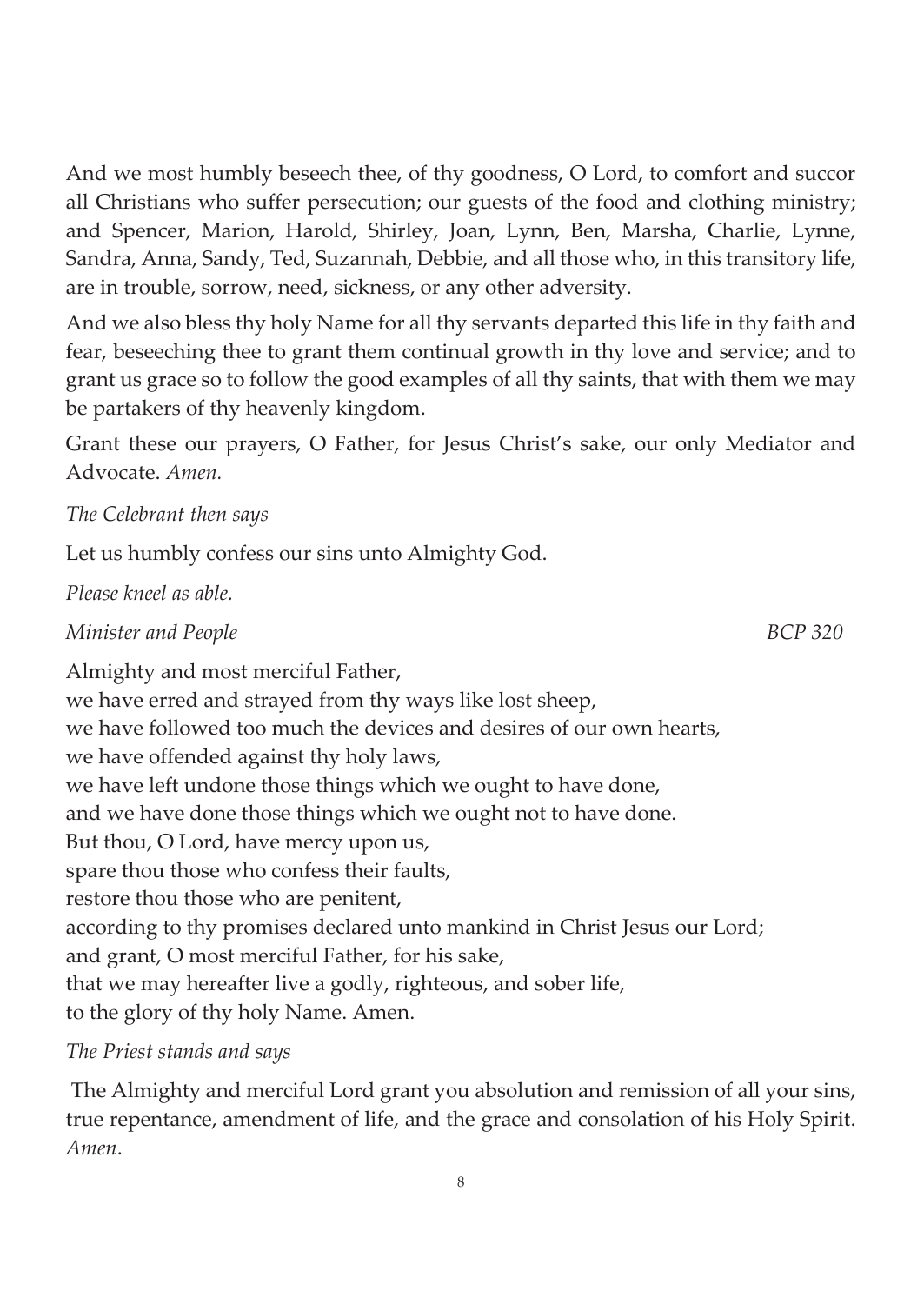#### *Please stand.*

#### **The Peace** *BCP 332*

*Celebrant* The peace of the Lord be always with you. *People* And with thy spirit.

*Then the Ministers and the People may greet one another in the name of the Lord.* 

*Please be seated.* 

#### **Greetings**

#### **The Holy Communion**

#### **Offertory**

*The celebrant says* 

Welcome one another, therefore, just as Christ has welcomed you, for the glory of God. *Romans 15:7* 

*Please stand as the gifts are brought forward. As the gifts are offered the celebrant says* 

All things come of thee, O Lord,

*People* And of thine own have we given thee.

**The Great Thanksgiving** *Eucharistic Prayer I, BCP 333*

*The people remain standing.* 

| Celebrant | The Lord be with you                  |
|-----------|---------------------------------------|
| People    | And with thy spirit.                  |
| Celebrant | Lift up your hearts.                  |
| People    | We lift them up unto the Lord.        |
| Celebrant | Let us give thanks unto our Lord God. |
| People    | It is meet and right so to do.        |

#### *The Celebrant proceeds*

It is very meet, right, and our bounden duty, …

Therefore with Angels and Archangels, and with all the company of heaven, we laud and magnify thy glorious Name; evermore praising thee, and saying,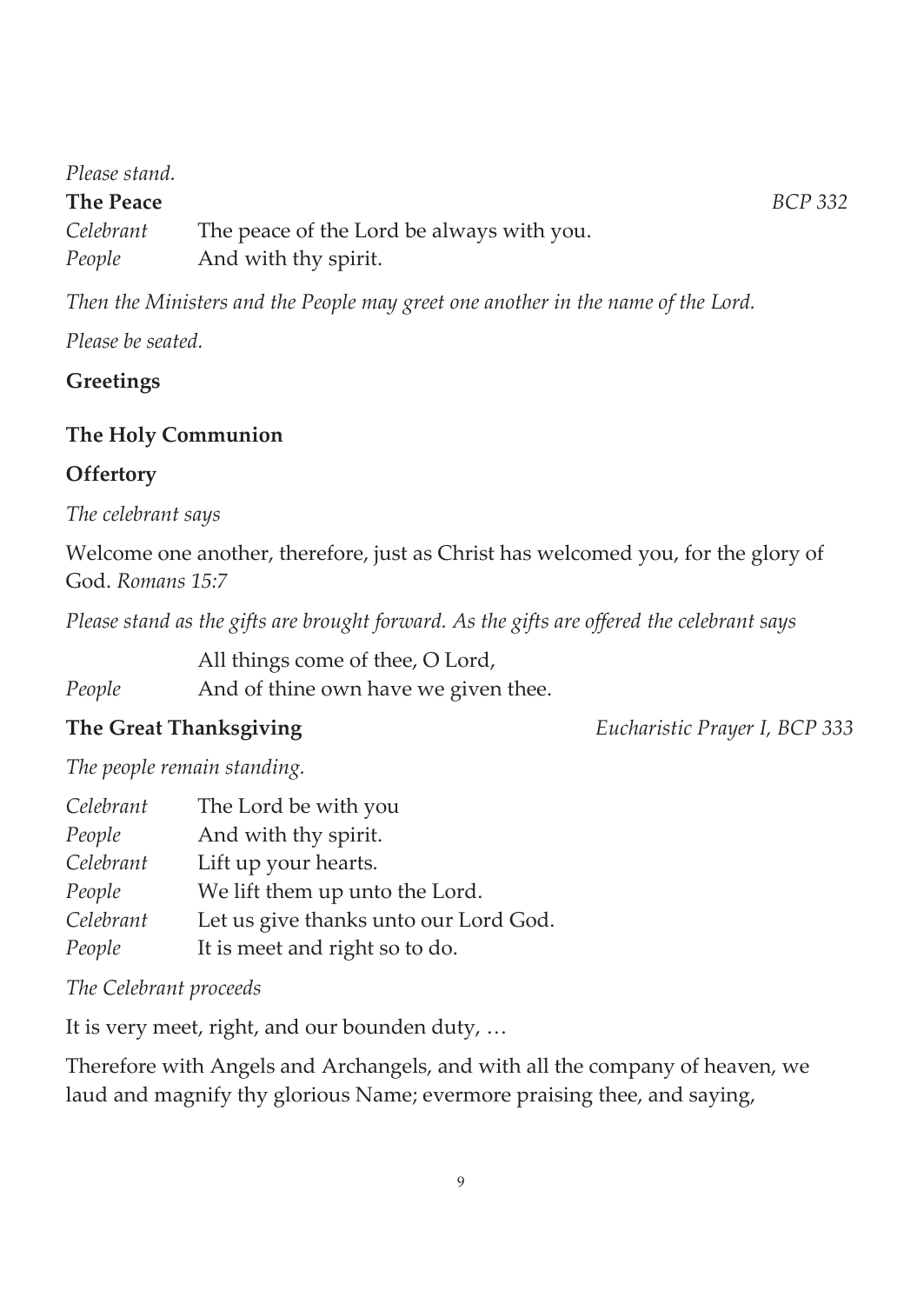| <b>Sanctus</b><br>Holy, holy, holy, Lord God of Hosts:<br>Heaven and earth are full of thy glory.<br>Glory be to thee, O Lord Most High.<br>Blessed is he that cometh in the name of the Lord.<br>Hosanna in the highest.                                |                |
|----------------------------------------------------------------------------------------------------------------------------------------------------------------------------------------------------------------------------------------------------------|----------------|
| The people kneel as able. The Celebrant continues                                                                                                                                                                                                        | <b>BCP 334</b> |
| All glory be to thee, Almighty God,                                                                                                                                                                                                                      |                |
| By whom, and with whom, in the unity of the Holy Ghost, all honor and glory be unto<br>thee, O Father Almighty, world without end. AMEN.                                                                                                                 |                |
| The Celebrant then continues                                                                                                                                                                                                                             | <b>BCP 336</b> |
| And now, as our Savior Christ hath taught us, we are bold to say,                                                                                                                                                                                        |                |
| People and Celebrant                                                                                                                                                                                                                                     |                |
| Our Father, who art in heaven,<br>hallowed be thy Name,<br>thy kingdom come,<br>thy will be done,<br>on earth as it is in heaven.<br>Give us this day our daily bread.<br>And forgive us our trespasses,<br>as we forgive those who trespass against us. |                |
| And lead us not into temptation,<br>but deliver us from evil.<br>For thine is the kingdom, and the power, and the glory,<br>for ever and ever. Amen.                                                                                                     |                |
| The Breaking of the Bread                                                                                                                                                                                                                                | <b>BCP 337</b> |
| A period of silence is kept.                                                                                                                                                                                                                             |                |

*Celebrant* Alleluia. Christ our Passover is sacrificed for us; *People* Therefore let us keep the feast. Alleluia.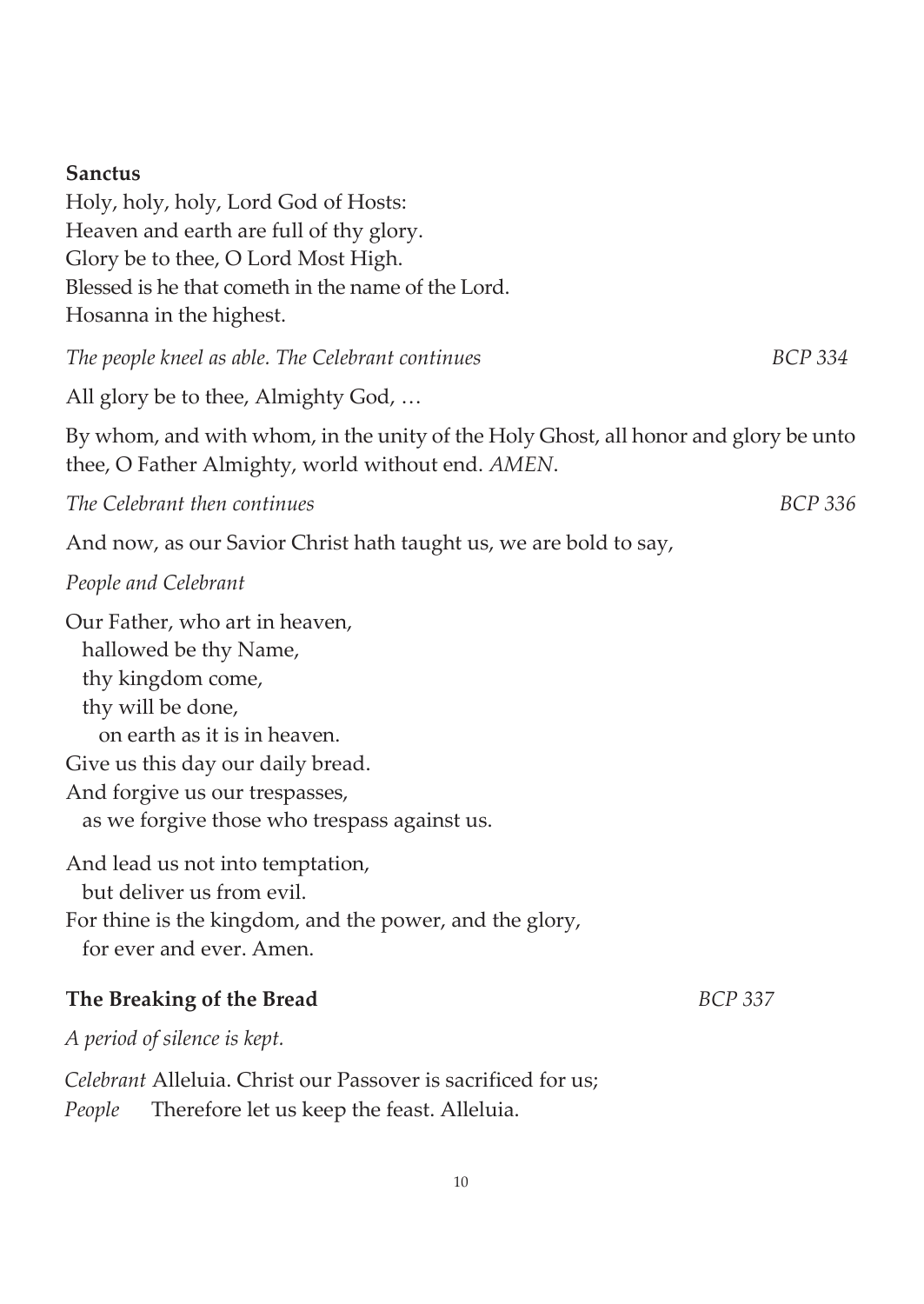#### **Agnus Dei**

| Celebrant | O Lamb of God, that takest away the sins of the world, |
|-----------|--------------------------------------------------------|
| People    | have mercy upon us.                                    |
| Celebrant | O Lamb of God, that takest away the sins of the world, |
| People    | have mercy upon us.                                    |
| Celebrant | O Lamb of God, that takest away the sins of the world, |
| People    | grant us thy peace.                                    |

#### **Invitation to Communion** *BCP 338*

*The Celebrant says*

The Gifts of God for the People of God. Take them in remembrance that Christ died for you, and feed on him in your hearts by faith, with thanksgiving.

#### **Communion of the People**

*All baptized Christians are welcome to receive Holy Communion. Please tell the clergy if you need gluten-free bread. If you come to the communion rail for a blessing instead, please cross your arms on your chest. If you are interested in being baptized, please contact a priest of the parish.* 

After Communion, the Celebrant says **BCP** 339

Let us pray.

*The People kneel and join in saying this prayer.* 

Almighty and everliving God, we most heartily thank thee for that thou dost feed us, in these holy mysteries, with the spiritual food of the most precious Body and Blood of thy Son our Savior Jesus Christ; and dost assure us thereby of thy favor and goodness towards us; and that we are very members incorporate in the mystical body of thy Son, the blessed company of all faithful people; and are also heirs, through hope, of thy everlasting kingdom. And we humbly beseech thee, O heavenly Father, so to assist us with thy grace, that we may continue in that holy fellowship, and do all such good works as thou hast prepared for us to walk in; through Jesus Christ our Lord, to whom, with thee and the Holy Ghost, be all honor and glory, world without end. *Amen*.